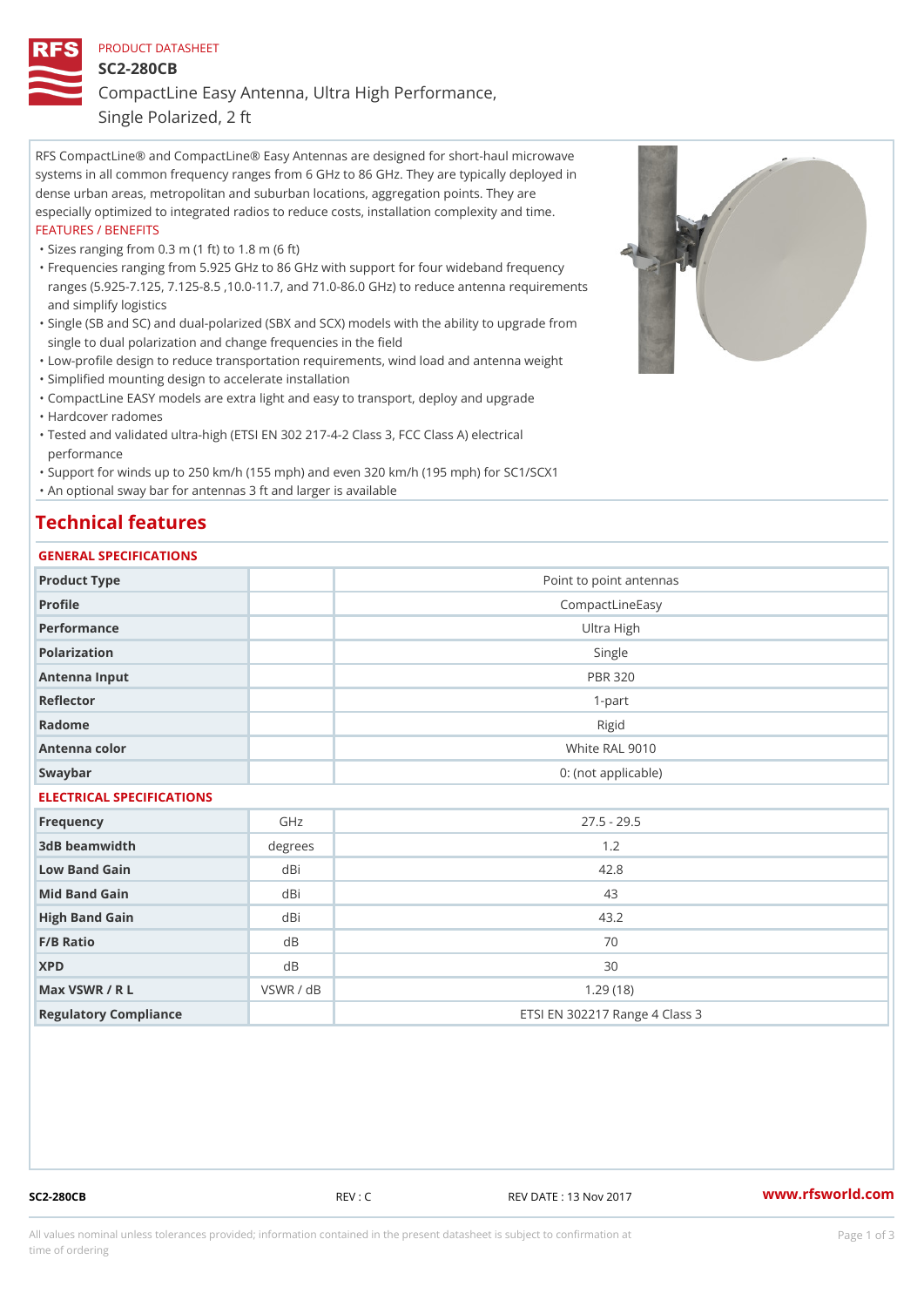# PRODUCT DATASHEET SC2-280CB CompactLine Easy Antenna, Ultra High Performance, Single Polarized, 2 ft

| MECHANICAL SPECIFICATIONS                               |             |              |                     |  |  |
|---------------------------------------------------------|-------------|--------------|---------------------|--|--|
| Diameter                                                |             | ft $(m)$     | 2(0.6)              |  |  |
| Elevation Adjustment                                    |             | degrees      | ± 15                |  |  |
| Azimuth Adjustment                                      |             | degrees      | ± 15                |  |  |
| Polarization Adjustment                                 |             | degrees      | ± 5                 |  |  |
| Mounting Pipe Diameter<br>minimum                       |             | $mm$ (in)    | 48 (1.9)            |  |  |
| Mounting Pipe Diameter<br>$m$ a x i $m$ u $m$           |             | $mm$ (in)    | 114(4.5)            |  |  |
| Approximate Weight                                      |             | kg (lb)      | 7(15.4)             |  |  |
| Survival Windspeed                                      |             | $km/h$ (mph) | 252 (155)           |  |  |
| Operational Windspeed                                   |             | $km/h$ (mph) | 180 (112)           |  |  |
| FURTHER ACCESSORIES                                     |             |              |                     |  |  |
| optional Swaybar                                        |             |              | 0: (not applicable) |  |  |
| MOUNTOUTLINE                                            |             |              |                     |  |  |
| $Dimension_A$                                           | m m<br>(in) |              | 650 (25.6)          |  |  |
| Dimension_B                                             | m m<br>(in) |              | 313(12.3)           |  |  |
| $Dimension_C$                                           | m m<br>(in) |              | 173(6.8)            |  |  |
| $Dim_D - D -$<br>$51mm(2_in)Pip@in$                     | m m         |              | 259 (10.2)          |  |  |
| $Dim_D - D -$<br>89mm (3.5_in) Pi(pine)                 | m m         |              | 279.5(11)           |  |  |
| $Dim_D - D -$<br>$114$ m m $(4.5$ _ ir $)$ $R$ ii p $e$ | m m         |              | 292 (11.5)          |  |  |
| $Dimension$ _ $E$                                       | m m<br>(in) |              | 36(1.4)             |  |  |
| $Dimension_F$                                           | m m         |              | 40(1.6)             |  |  |

Outline\_2ft\_CompactLineEasy \_DeepRedesi

(in)

SC2-280CB REV : C REV DATE : 13 Nov 2017 WWW.rfsworld.com